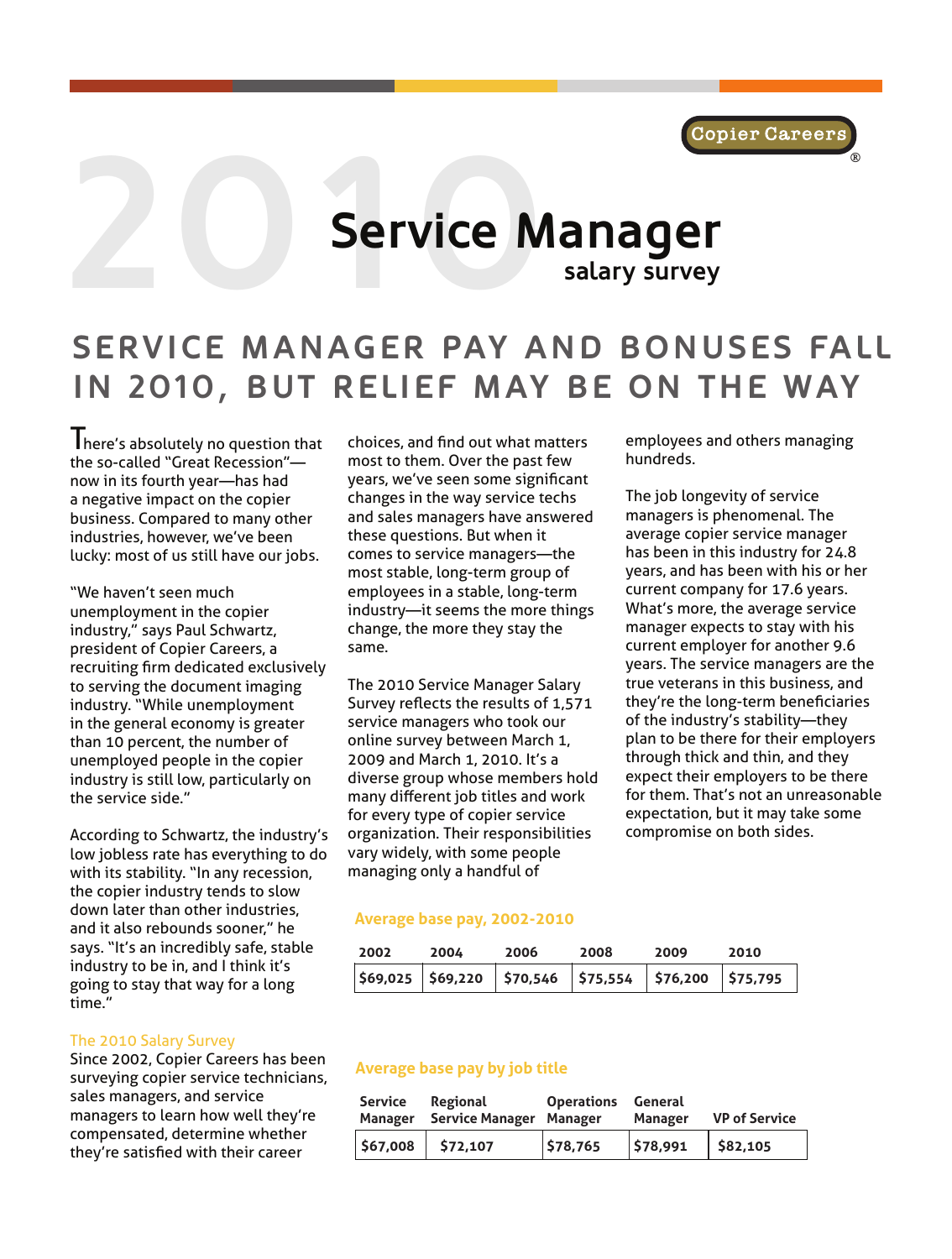## **How many people do you supervise?**



#### **Percentage of respondents who received bonuses or direct cash rewards**



#### **Which job-related issues are most important to you?**

| important to you?                        | rank                    | rank                    |
|------------------------------------------|-------------------------|-------------------------|
| <b>Benefits</b>                          | 1                       | 1                       |
| <b>Financial stability of</b><br>company | $\overline{2}$          | 3                       |
| <b>Base pay</b>                          | $\overline{\mathbf{3}}$ | $\overline{\mathbf{z}}$ |
| <b>Bonus opportunities</b>               | 4                       | 21                      |
| Job stability                            | 5                       | 20                      |
|                                          |                         |                         |

**2010 2002** 

# Tightening Their Belts

The average base pay for a sales manager this year was \$75,795, a decrease of about \$400 since last year, but not a major source of concern. What really worries service managers is the loss of their bonuses, which in many dealerships have been reduced or eliminated as a result of decreasing service revenue. Another source of concern is the reduction of benefits. As one service manager told us, "My salary has been stagnant since 2008, but insurance premiums have risen more than 40 percent in the past three years. With commission down and insurance costs rising, I have lost about 20 percent."

Though service managers tend to be extremely loyal to their employers, they can only take so much for so long. Employers who want to retain their service managers and keep them happy will need to find new reasons to reward them even when service revenues are temporarily down. One way they're already doing that is through education incentives.

# Learning is Earning

As clicks continue to decrease and new business models like Managed Print Services take hold, service managers are discovering that the key to running a profitable service department is education. As a commentator on the Copier Careers website said, "Being hardware-centric is not enough. Do you understand your company's document solution products? How well do you communicate and write? Consider returning to college for advanced skill training or degrees. Look to CompTIA for industry certifications. The more

knowledgeable you are, the more you're worth."

Education is also becoming a reliable way to earn bonus money. This year, 28 percent of respondents reported earning bonuses for completing certification or training, and 24 percent were reimbursed for certification costs. Not bad, when you consider that seven years ago as few as 5 percent of service managers were being rewarded for these reasons.

#### A Light at the End of the Tunnel?

Though the recession has had some economic impact on service managers, its real consequences have been psychological. Service managers have worked hard to keep their departments motivated and intact during the past few years. They've been under constant stress to perform, and that stress has been compounded by the fear that their bonuses, their benefits, and even their jobs could be eliminated by forces beyond their control. Hope, however, remains—and according to Schwartz, we have good reason to believe that the worst is over. "Throughout the recession, there wasn't a lot of job loss in the copier business, but there wasn't much hiring, either," he says. "I don't want to speak too soon, but over the past few months we've definitely noticed that hiring is starting to pick up. We're seeing clear signs here that the copier industry is growing again. And when the copier industry grows, the rest of the economy is likely to follow." •

**Up next: special online-only section, featuring a full page of additional graphs and commentary.**